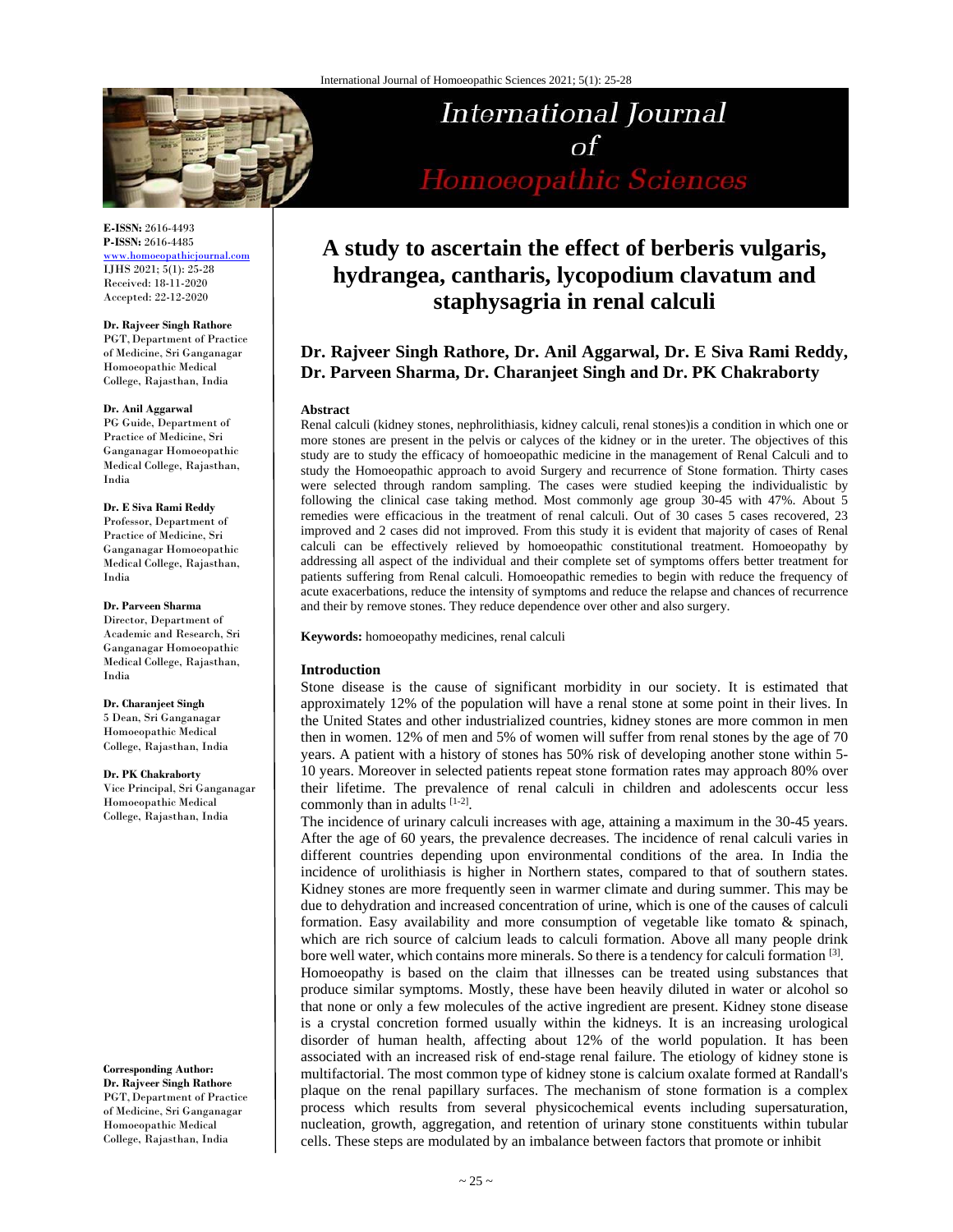urinary crystallization. It is also noted that cellular injury promotes retention of particles on renal papillary surfaces. This article is an endeavour to explain its adequacy dependent on later methodical surveys on kidney stones. Electronic databases were looked for orderly audits/investigation regarding the matter. Forty- one articles satisfied the consideration/rejection criteria. It is concluded that the best environmental clinical evidence for homeopathic medicines available up to date and permit positive endorsements for its use in clinical practice [4-9].

A multicentric, randomised, double-blind, placebocontrolled trial was conducted. Patients having symptomatology like Lycopodium clavatum were enrolled after screening and repertorisation as per the inclusion and exclusion criteria. During acute renal colic, despite group allocation, the patients were either prescribed the indicated homoeopathic medicines or conventional medicine. The analysis was carried out with an intention-to-treat approach, and missing values were handled using Last Observation Carry Forward method. There was no statistical significance between the groups ( $P = 0.31$ ) in reference to the number of cases in which stones expelled during the trial. The mean size of single stone expelled was  $9.4 \pm 4.9$  and  $13.9 \pm 2.2$  in Verum and Placebo groups, respectively  $(P=0.12)$ . There was also no significant difference in the mean size of mean size of multiple stones; in Verum group  $(10.1 \pm 5.3)$  and Placebo group  $(16.1\pm9.1)$  (P=0.11). For assessment of pain and dysuria, Visual Analogue Scale was used, and a statistically significant difference was found between the groups (P=0.039) for pain, and positive trend for Homoeopathy was noted for dysuria. A verified symptom syndrome of Lycopodium clavatum has been observed. Future studies with pragmatic study design and individualistic Homoeopathy can be undertaken to assess the effectiveness of treatment in urolithiasis [10-17].

The history of stone disease implies that many diverse factors might be involved in its causation. An analysis of epidemiological evidence, however, diminishes the importance of geographical location and ethnic origin and emphasis the part played by environmental factors, like climate, dietary, life style, occupation, water available for drinking, presence or absence of trace elements in foodstuff and drinking water. The modified natural tendency depends, according to Hahnemann, upon the uneradicated miasms of 'psora, syphillis, and sycosis/. When it does not originate in these it is mostly composed of remnants and sequels of the acute affections which so largely go to make up drug diseases and poisoning; but we not infrequently see both factors combine to undermine the health, thus presenting a proportionately deeper rooted disease just that much harder to combact. In such cases antipsoric remedies very much excel all others in efficacy [18].

An uninfected calculus which comes to rest in ureter may produce a considerable degree of obstruction and there is some dilatation of ureter above stone. At site of arrest the ureter is thick walled and there is periureteric edema. Complete obstruction to flow of urine if prolonged leads initially to dilatation of renal pelvis, but if prolonged for several months the kidney may undergo varying degree of atrophy until in end all excretory tissue may be lost and there remains a mere fibrous shell covering a multiloculated hydronephrotic sac representing the greatly dilated calyces, the ureter also being considerably dilated above stone. These are hard and smooth and because they are unusually

multiple, they are typically faceted  $[19-29]$ . These are radiolucent and are also more common in men, half of patients with uric acid stones have gout, uric acid lithiasis is unusually familial whether or not gout present. In urine, uric acid crystals are red- orange in color because they absorb pigment uricine. Uric acid gravel appears like red dust, and stones are also orange or red on some occasions [30-36].

### **Material and Methods**

Patients attending the following OPD's and admitted in the IPD of Jan sewa Hospital RIICO, SGNR Homoeopathic Medical College, Hospital and research institute SGNR Rajasthan were taken up for the study.

- Age and Sex: Patients of all ages and both sexes will be considered.
- Duration of Study: One year
- Study Design: Comparative analysis
- Record of work: Case taking Performa as per Practice of Medicine and the topic of dissertation. Repertory to be used according to the case. Potency selection, application and repetition of medicine will be done according the case. All necessary investigations will be done at this institute. If special investigations are needed, patients may be referred to higher laboratories. Data collection was done on the basis of the simple randomized sampling Method.

# **Inclusion criteria**

- Diagnosed case of renal calculi will be included.
- The patients who are fairly articulate.
- Patients of all ages and both sexes will be considered for study

# **Exclusion criteria**

- Not associated with any other organ disorder.
- Patients who cannot express fairly.
- Any case of burn, accident, poison, drug reaction.
- Case without three follow up visit will be excluded from this study.
- Paired t- TEST is used as a statistical technique. Supportive dietary advice, auxiliary measures, meditation and yoga were advised as necessary.

# **Paired differences**

|  |  | <b>Table 1:</b> Paired t-test of first and final scores of ACQ |  |  |  |  |  |  |  |  |  |
|--|--|----------------------------------------------------------------|--|--|--|--|--|--|--|--|--|
|--|--|----------------------------------------------------------------|--|--|--|--|--|--|--|--|--|

|                              | Mean  | Standard Standard<br>deviation | error |                  | df | value |
|------------------------------|-------|--------------------------------|-------|------------------|----|-------|
| ACQ Score<br>(first & final) | 21.27 | 6.94                           |       | $16.795$ 29 2.73 |    |       |

### **Results**

Now comparison is made by calculating the value of test statistics with the tabulated value of test statistics at  $x = 0.05$ and  $df = n-1$  that is 2.73, we see that the calculated value of test statistics 16.79 is greater than the tabulated value thus we reject null hypothesis therefore we ascertain, that rare medicines Berberis Vulgaris, Hydrangea, Cantharis, Lycopodium Clavatum and Staphysagria are effective in cases of renal calculi in patients between 45 to 65 years of age.

For the study "A study to ascertain the effect of Berberis vulgaris, Cantharis, Lycopodium clavatum and Staphysagria in renal calculi", 30 cases have been included in the study.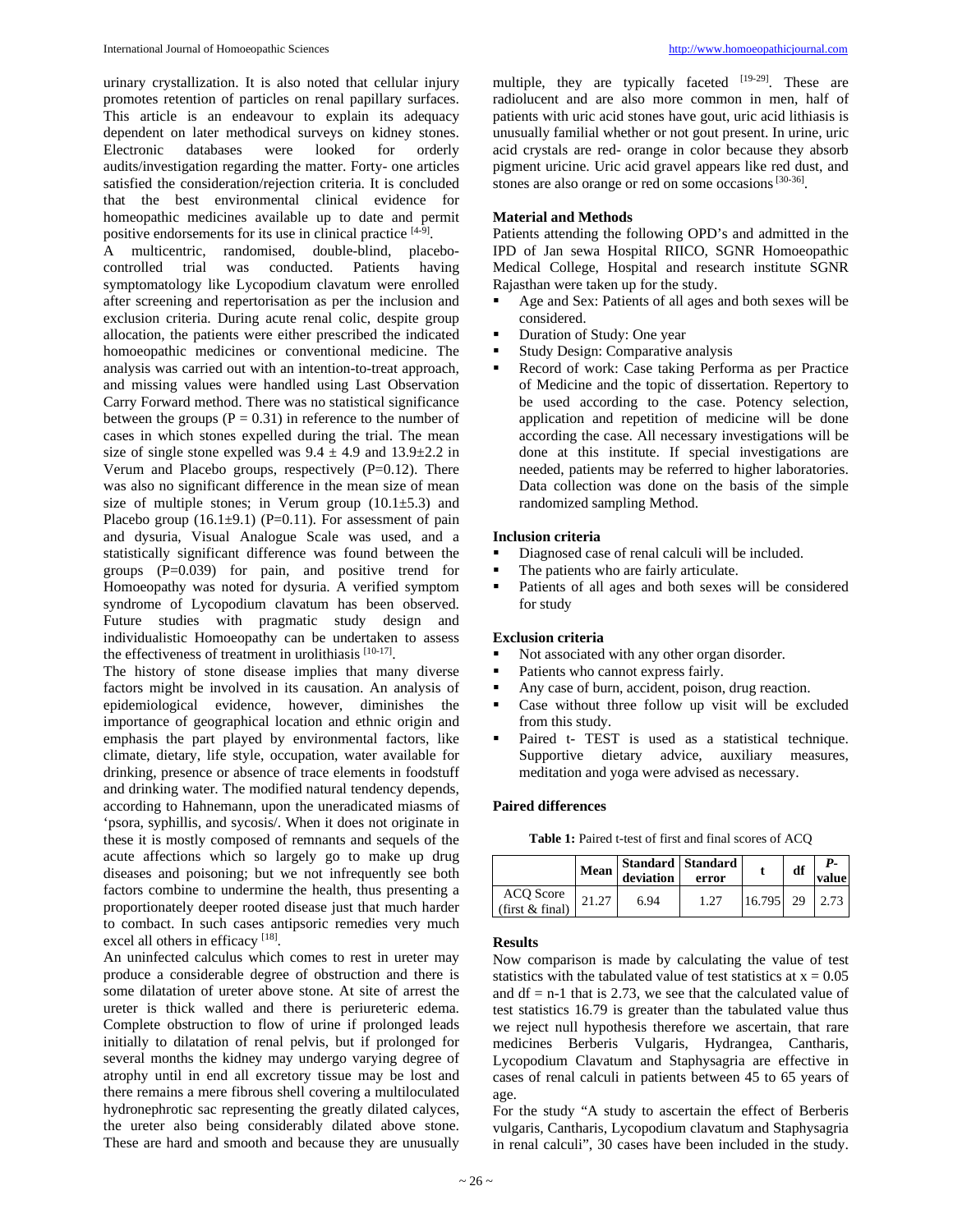The data obtained was sorted out in the form of different charts and tables.

| Age in groups (In years) | No. of cases | Percentage $(\% )$ |
|--------------------------|--------------|--------------------|
| Below 15                 |              |                    |
| $15-30$                  |              | 30                 |
| $30 - 45$                | 4            |                    |
| $45 - 60$                |              |                    |
| Above 60                 |              |                    |
| Total                    |              |                    |

Maximum cases of Renal Calculi were observed in male patients i.e. 18 cases (60 %) in comparison to female patients i.e.12 cases (40%).

**Table 3:** Distribution of socio-economic status in 30 cases of renal calculi

| Socio economic status | No. of cases | Percentage $(\% )$ |
|-----------------------|--------------|--------------------|
| Higher                |              | 20%                |
| Middle                |              |                    |
| Lower                 |              | 33%                |
| Total                 |              | 00%                |

As shown in the table, maximum number of patients were observed from middle economical class i.e.14 cases (47%) followed by lower economical class i.e. 10 cases (33%), only 6 cases (20%) were from Higher economical class.

**Table 4:** Distribution of medicines prescribed in 30 patients of renal calculi

| <b>Medicine</b>     | No. of patients | Percentage |  |
|---------------------|-----------------|------------|--|
| Berberis vulgaris   |                 | 43%        |  |
| Hydrangea           |                 | 13%        |  |
| Cantharis           |                 | 10%        |  |
| Lycopodium Clavatum |                 | 24%        |  |
| Staphysagria        |                 | 10%        |  |

As shown in Table, 5 cases (17%) showed marked improvement, 16 cases (53%) showed moderate improvement, 7 cases (23%) showed mild improvement, while 2 cases (7%) were in status quo and 0 case showed worsening of symptoms.

**Table 5:** Distribution of results obtained in 30 cases of renal calculi

| <b>Status</b> | No. of patient | % of patient | <b>Result</b> |
|---------------|----------------|--------------|---------------|
| $>60\%$       |                |              | Marked        |
| 30%-60%       | 16             | 53           | Moderate      |
| 1-30%         |                | 23           | Mild          |
|               |                |              | Status quo    |

#### **Discussion**

It is observed that, maximum cases of Renal calculi were observed in male patients i.e.18 cases (60 %) in comparison to female patients i.e.12 cases (40%). The observation correlates with the other epidemiological studies which states that males are more affected than females. In table, it is observed that, maximum incidence of renal calculi was observed in the age group 30-45 years i.e. 14 cases (47%), age group 15-30 years have 9 cases i.e. (30%), whereas minimum incidence was in the age group above 60 years i. e. 1 cases (3%). Modern lifestyle along with high protein diets, dehydration in young middle age. Less cases were in age group above 60 years in my study due to random sampling. It is observed that, maximum number of patients were given Berberis vulgaris i.e. 13 (43%), Lycopodium clavatum was given in 7 cases (24%), Hydrangea was given in 4 cases (13%), Cantharis and Staphysagria were given in 3 cases each (10%). In the process to illuminate the therapeutic value of some medicines, they were prescribed according to symptom similarity, in maximum number of cases were given Berberis vulgaris, and minimum number of cases received Cantharis and Staphysagria. It is observed that, 5 cases (17%) showed marked improvement, 16 cases (53%) showed moderate improvement, 7 cases (23%) showed mild improvement, while 2 cases (7%) were in status quo and 0 case showed worsening of symptoms and 0 case showed worsening of symptoms.

### **Conclusion**

The study was conducted at O.P.D. / I.P.D. Sri Ganganagar Homeopathic Medical College, Hospital and Research Institute, Sri Ganganagar, Rajasthan for duration of 1 year. For the study, 30 cases of renal calculi were prescribed berberis vulgaris, hydrangea, cantharis, lycopodium clavatum and staphysagria. The effect of these medicines was observed for a period of minimum interval of 7-14 days. The inference drawn from the study is as follows:

Maximum incidences of cases of renal calculi were observed in the age group 30-45 years i.e. 14 cases. Incidences of males were more than in females as males are more prone to be affected. Out of 30 cases of renal calculi, 5 cases showed marked improvement, 16 cases showed moderate improvement, 7 cases showed mild improvement, while 2 cases were in status quo.

#### **References**

- 1. Boericke William. (M.D) New Manual of Homoeopathic Materia Medica with Repertory. Third Revised edition. Based on Ninth edition. New Delhi. B. Jain Publishers Pvt. Ltd 2008.
- 2. Reddy ESR, Sharma PK, Raj PP. A clinical study on effect of Plantago in gingivitis by assessing bleeding and plaque index. Indian Journal of Research in Homoeopathy 2018;12(3):132.
- 3. Reddy SR. Effect of homoeopathic medicine Lycopodium clavatum in urinary calculi. International Journal of Applied Research 2017;3(1):790-791.
- 4. Adi BS, Adi GB, Tanuja B. A comparison of efficacy of Plantago major and Calendula officinalis in the management of gingivitis: a randomized controlled clinical trial. International Journal of Alternative and Complementary Medicine 2020, P1-7.
- 5. Adi BS. Efficacy of homoeopathic medicines in chronic low back pain: A clinical study. International Journal of Alternative and Complementary Medicine 2020, P17- 20.
- 6. Reddy R, Sharma PK, Praveen Raj P. Homoeopathic treatment of intestinal. Research Journal of Recent Sciences ISSN 2277, 2502.
- 7. Raj P, Sharma PK, Ambily B. Assessing the reliable symptoms of rhus tox and kali carb in the treatment of lumbar spondylosis with sciatica syndrome–an observational study. International Journal of Alternative and Complementary Medicine 2020, P11-16.
- 8. Adi BS, Adi GB, Jamadade AK. A comparison of the Efficacy of Gymnema Sylvestre 6 Ch and Gymnema